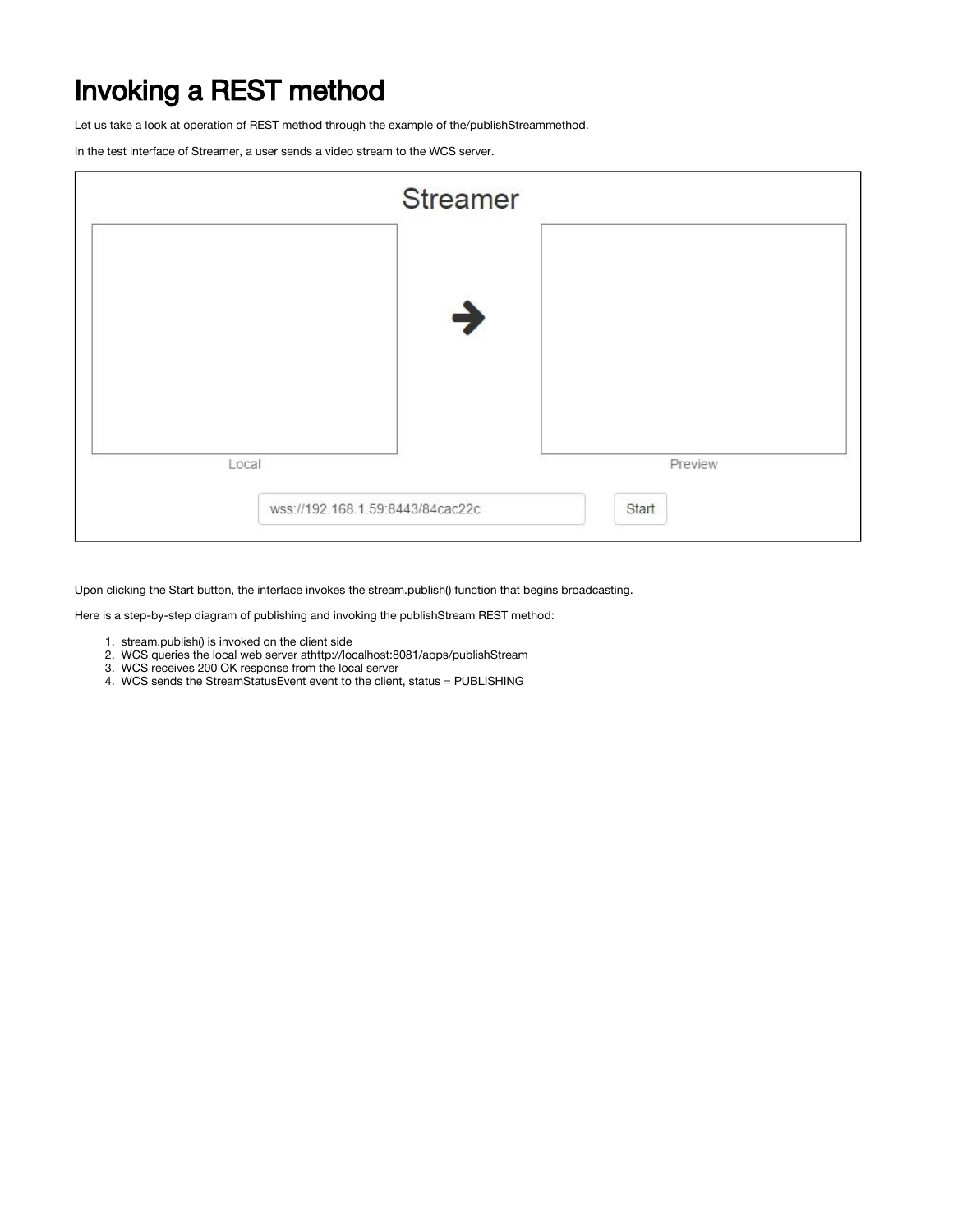

The final result is the PUBLISHING status displayed on the web page:



Invocation of the/publishStreammethod (step 2) looks as follows when the HTTP protocol is analyzed in Wireshark:

|--|